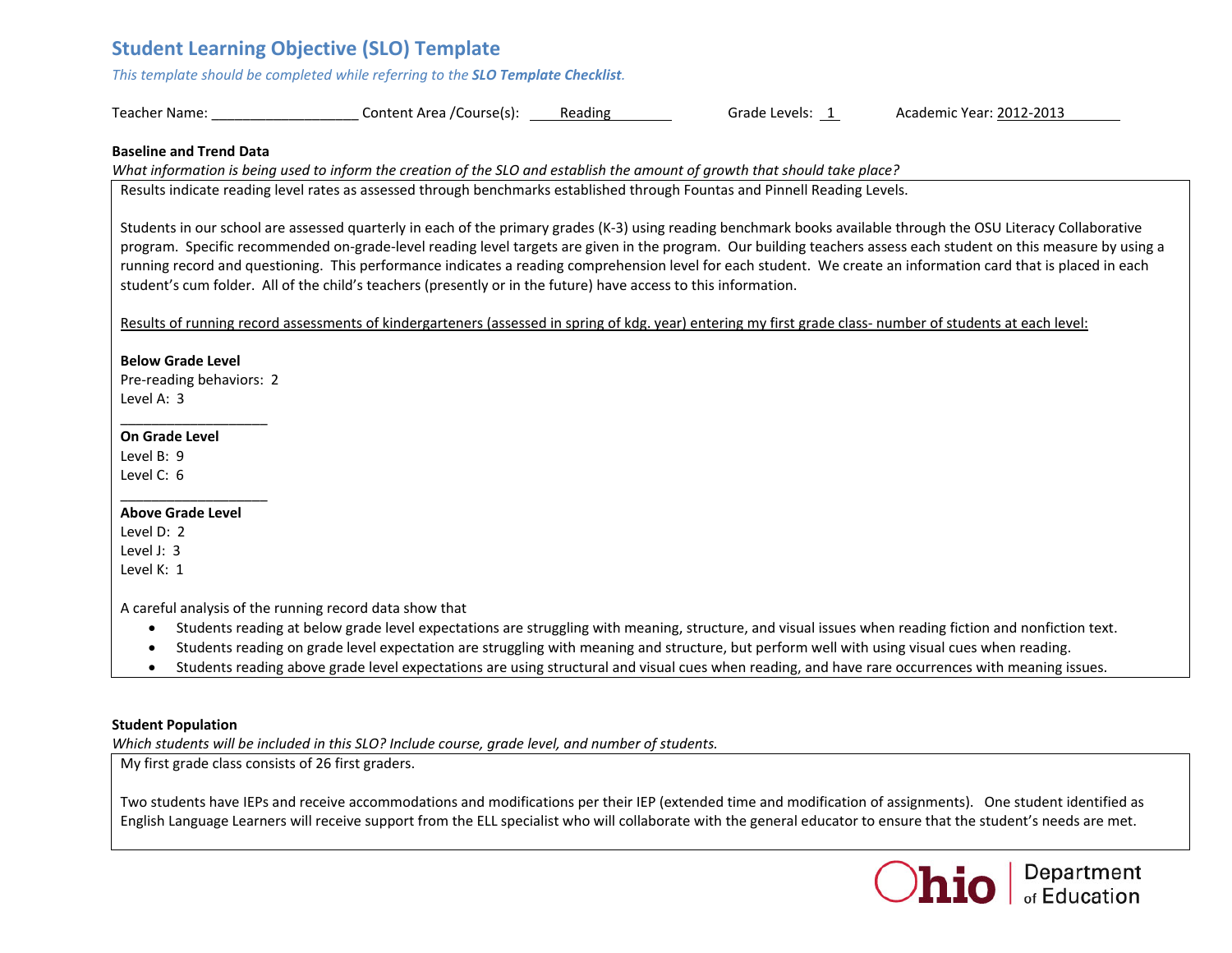#### **Interval of Instruction**

*What is the duration of the course that the SLO will cover? Include beginning and end dates.*

September 1, 2012‐ April 25, 2013

## **Standards and Content**

*What content will the SLO target? To what related standards is the SLO aligned?*

This SLO encompasses all areas of Ohio's newest Reading Standards for Literature, Informational Text, and Foundational Skills. For those students reading at the kdg. level, the kdg. standards will be emphasized and the student's progress monitored so that first grade reading standards are taught when the student is ready. Students reading at the grade one level will be taught on grade 1 standards. Those students reading above grade level will receive instruction on the grade two reading standards. All standards will be taught (thus they are not listed individually here) through whole class and small group instruction in order to differentiate instructional needs.

### **Assessment(s)**

*What assessment(s) will be used to measure student growth for this SLO?*

### **The F&P Text Level Gradient™**

Based on their work in Reading Recovery® and other comprehensive approaches that involved high impact interventions for struggling readers, Fountas and Pinnell match books to readers and to provide differentiated instruction through working with small groups in reading using <sup>a</sup> valuable tool—the gradient of text from level A to Z+ (The F&P Text Level Gradient™)—a tool created with teams of teachers in school districts almost thirty years ago. Fountas and Pinnell analyzed in great detail the text characteristics of fiction and nonfiction books at every level of the A to Z+ gradient to understand the demands of each level on the developing reader. Fountas and Pinnell's products and teachings are rooted in the work of Marie Clay whose meticulous study of the complexity of the reading process, through detailed coding of thousands of readings, showed that when <sup>a</sup> text is too difficult for the child the process breaks down and the child does not develop inner control of effective actions for processing texts. When the text poses enough challenge, but not too much, the child has opportunities with effective, explicit teaching to build his network of effective problem solving actions. Fountas and Pinnell's goal is to support the child's development of self‐initiating actions he will be able to apply to <sup>a</sup> range of texts of similar difficulty. With daily teaching, the teacher helps the child climb the ladder of text difficulty with success. The goal of guided reading is to bring the child to the level of complex texts appropriate for the grade, in doing so, teaching must begin with where the child is able to engage with some success, so that there is <sup>a</sup> point of contact, thereby engaging the child's development of <sup>a</sup> self‐extending system for processing texts.

The *Eight Components of Guided Reading* (2010) align with the key tenets of the Common Core State Standards:

- 1. Complex, high level reading comprehension is the goal of guided reading instruction.
- 2. Guided reading centers on <sup>a</sup> sequence of high quality texts that support individual progress on <sup>a</sup> scale of spiraling text difficulty.
- 3. Guided reading lessons increase the volume of independent reading that students do; the goal always is confident, capable independent readers.
- 4. Guided reading provides explicit instruction in accurate, fluent reading.
- 5. Guiding reading lessons provide daily opportunities to expand academic vocabulary through reading, writing, conversation, and explicit instruction.
- 6. Guided reading lessons include teaching that expands students' ability to apply the concepts of print, phonological awareness, access to rich vocabulary, and accurate, fluent reading to the processing of print.
- 7. Guided reading lessons invite students to write about reading.
- 8. Guided reading lessons create engagement in and motivation for reading.

In addition, an important key feature of the Common Core State Standards is to provide students with <sup>a</sup> grade‐by‐grade staircase of increasing text complexity and steady growth of comprehension.

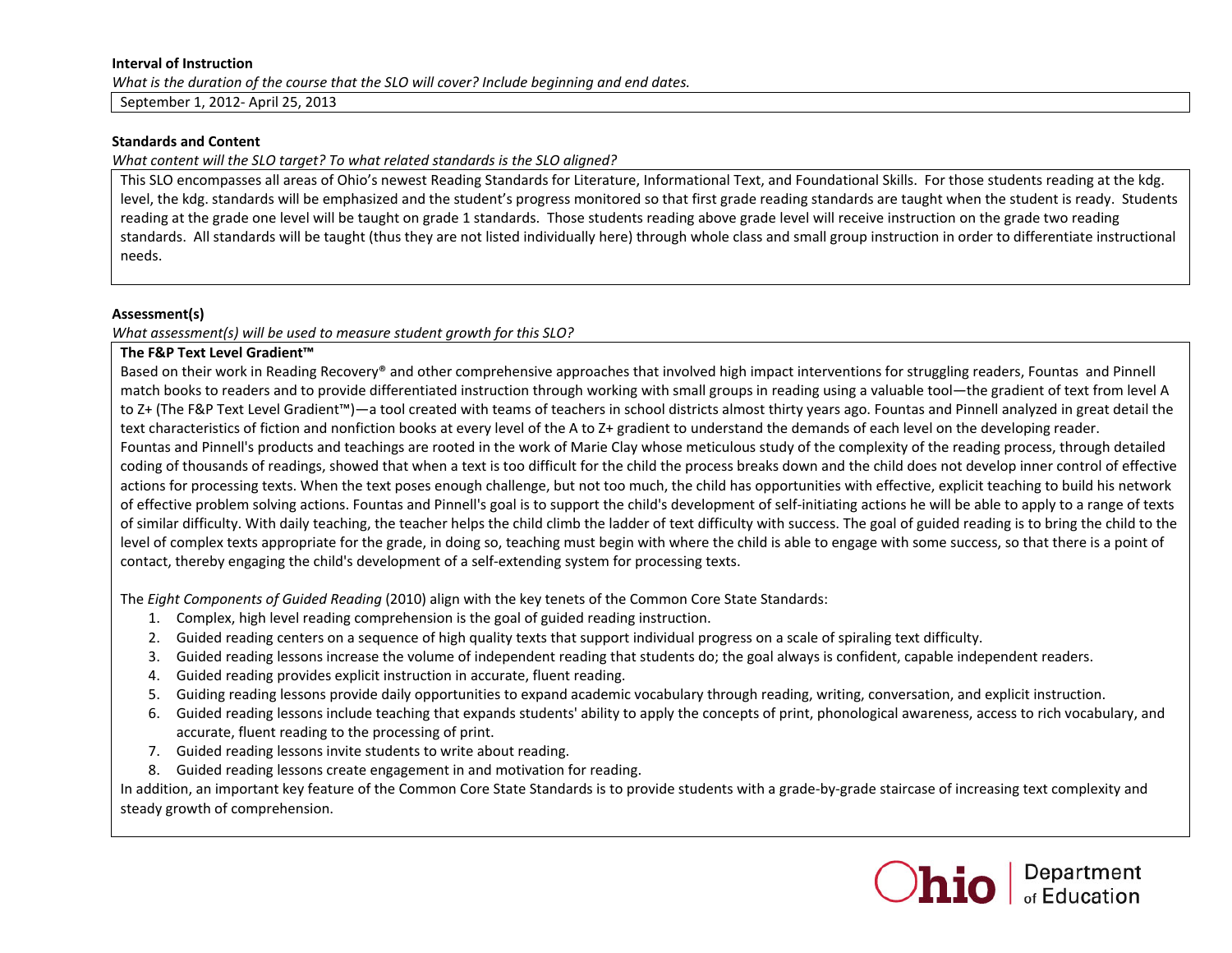This text level gradient process is assessed through the use of an individually administered running record using specific, consistent benchmark texts of fiction and nonfiction. An accurate running record assessment includes questioning of student comprehension followed by an analysis of miscues and student performance.

# **GGrowth Target(s)**

Considering all available data and content requirements, what growth target(s) can students be expected to reach?

Using the text gradient chart provided below, each student will be expected to demonstrate one year of reading growth. For example, incoming first graders who are reading at a level C or D in the fall, would be expected to be reading at a level J by the end of the school year. Students reading below grade level will be expected to make one year of progress, and will students who are reading above grade level.

|         |                                                                        | level gradient process is assessed through the use of an individually administered running record using specific, consistent benchm<br>1. An accurate running record assessment includes questioning of student comprehension followed by an analysis of miscues and s    |                         |                            |
|---------|------------------------------------------------------------------------|---------------------------------------------------------------------------------------------------------------------------------------------------------------------------------------------------------------------------------------------------------------------------|-------------------------|----------------------------|
| rget(s) |                                                                        | g all available data and content requirements, what growth target(s) can students be expected to reach?                                                                                                                                                                   |                         |                            |
|         | year of progress, and will students who are reading above grade level. | text gradient chart provided below, each student will be expected to demonstrate one year of reading growth. For example, incor<br>t a level C or D in the fall, would be expected to be reading at a level J by the end of the school year. Students reading below grade |                         |                            |
|         |                                                                        |                                                                                                                                                                                                                                                                           |                         |                            |
|         | <b>ADIENT™</b>                                                         |                                                                                                                                                                                                                                                                           |                         |                            |
|         |                                                                        |                                                                                                                                                                                                                                                                           |                         |                            |
|         | ten                                                                    |                                                                                                                                                                                                                                                                           |                         |                            |
|         |                                                                        |                                                                                                                                                                                                                                                                           |                         |                            |
|         |                                                                        |                                                                                                                                                                                                                                                                           |                         |                            |
|         |                                                                        |                                                                                                                                                                                                                                                                           |                         |                            |
|         |                                                                        |                                                                                                                                                                                                                                                                           |                         |                            |
|         | ee                                                                     |                                                                                                                                                                                                                                                                           |                         |                            |
|         | ۱г                                                                     |                                                                                                                                                                                                                                                                           |                         |                            |
|         | ÷                                                                      | Percentage of students that met or<br>exceeded growth target                                                                                                                                                                                                              | 5-level rating          | Translated 3-level rating* |
|         |                                                                        | 90-100                                                                                                                                                                                                                                                                    | Most Effective (5)      | Above                      |
|         |                                                                        | 80-89                                                                                                                                                                                                                                                                     | Above Average (4)       |                            |
|         |                                                                        | 70-79                                                                                                                                                                                                                                                                     | Average (3)             | <b>Met</b>                 |
|         | ven & Eight +                                                          | 60-69                                                                                                                                                                                                                                                                     | Approaching Average (2) |                            |
|         | ol/Adult                                                               | 59 or less                                                                                                                                                                                                                                                                | Least Effective (1)     | <b>Below</b>               |

© 2012 Irene C. Fountas and Gay S Su Pinnell

The SLO will then be scored using the following rating scale, based on guidance from the Ohio Department of Education.